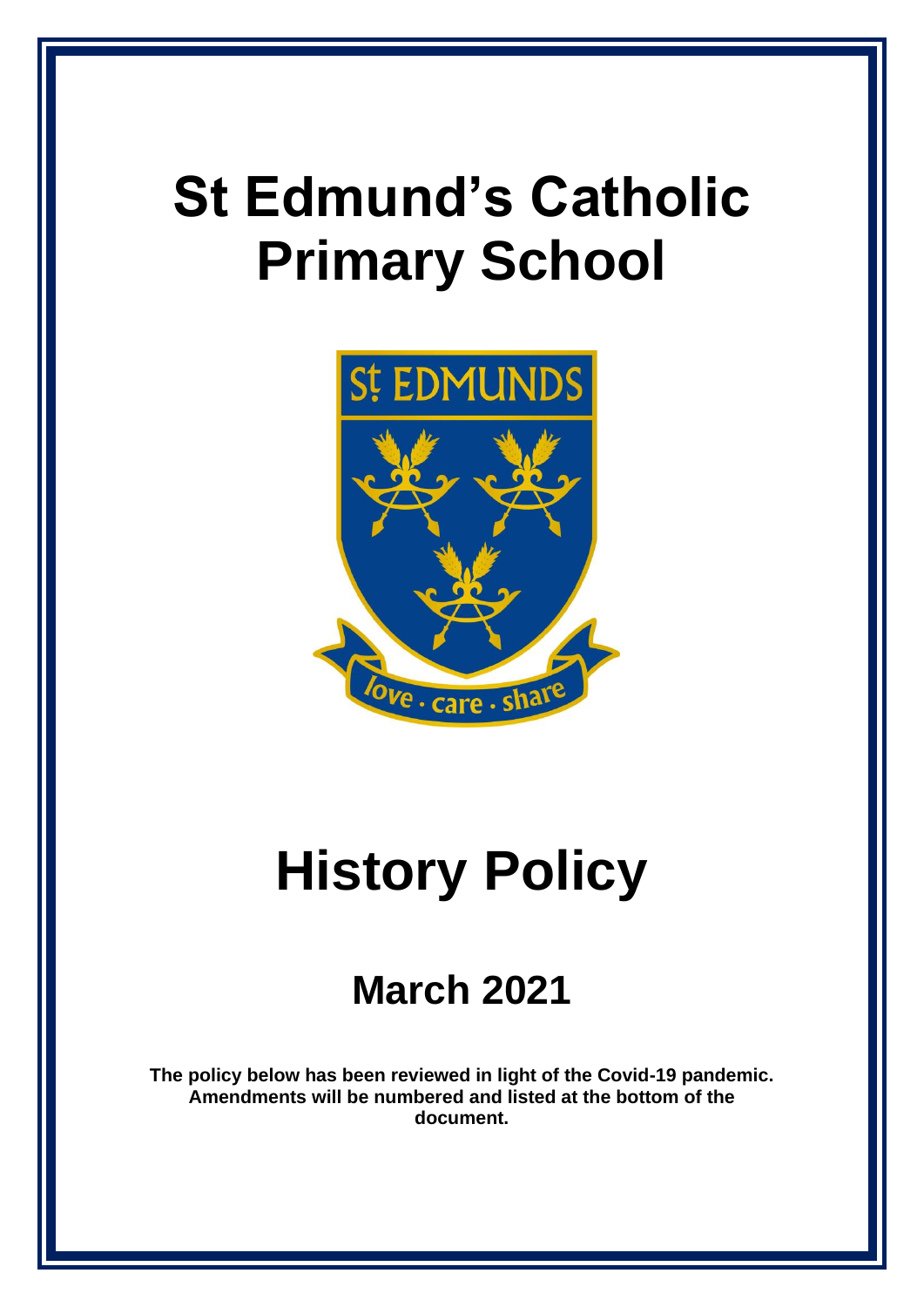#### **Contents:**

|                                                     | Page |
|-----------------------------------------------------|------|
| Introduction and aims                               | 1    |
| Legislative requirements and non-statutory guidance | 2    |
| Roles and responsibilities                          | 2    |
| Curriculum planning                                 | 2    |
| Teaching and learning                               | 3    |
| Assessment                                          | 4    |
| Inclusion and equal opportunities                   | 4    |
| Additional opportunities and community links        | 4    |
| Monitoring and Evaluation                           | 5    |

#### **Introduction and aims**

This policy aims to:

- To foster in children an interest in the past and to develop an understanding that enables them to enjoy all that history has to offer.
- To enable children to know about significant events in British history and to appreciate how things have changed over time.
- To understand the values of our society.
- To understand how the past was different from the present and that people of other times and places may have had different values and attitudes from ours.
- To learn about the major issues and events in the history of our own country and of the world and how these events may have influenced one another.
- To help children understand society and their place within it, so that they develop a sense of 'cultural heritage.'
- To develop a sense of chronology in which children can organise their ideas and understanding of the past.
- To understand the nature of evidence by emphasising the process of enquiry and by developing the range of skills required to interpret primary and secondary source materials.
- To distinguish between historical facts and the interpretation of those facts.
- To understand that events have a multiplicity of causes and that historical explanation is provisional, debatable and sometimes controversial.

The aim of history teaching at St Edmund's Primary School is to stimulate the children's interest and understanding about the life of people who lived in the past. We teach children a sense of chronology and, through this, they are encouraged to develop a sense of identity and a cultural understanding based on their historical heritage. They learn to value their own and other people's cultures in modern multicultural Britain and, by considering how people lived in the past, they are better able to make their own life choices today. Through history lessons we teach children to understand how events in the past have influenced our lives today and increase their range and depth of historical knowledge.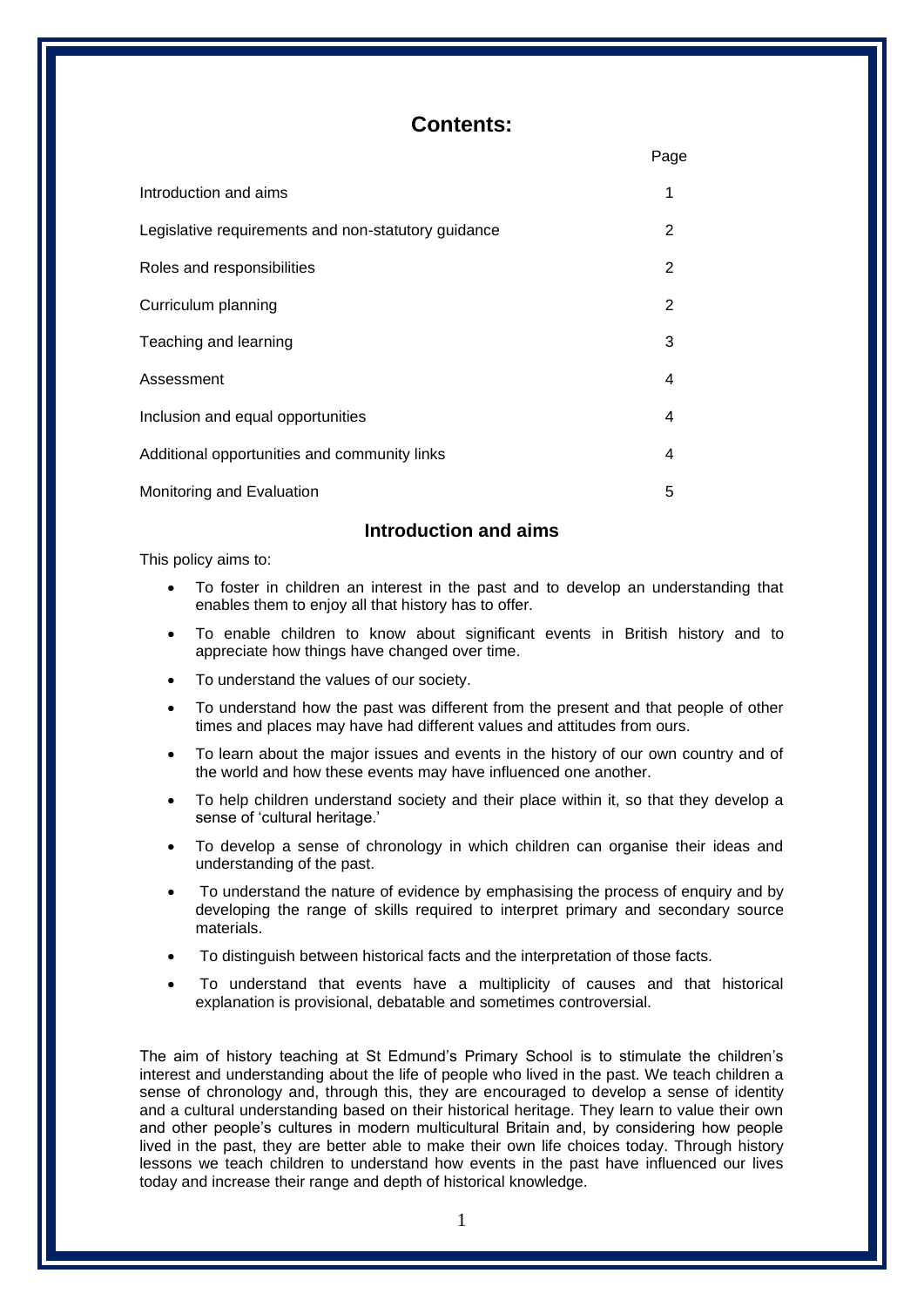We also teach them to investigate these past events and, by so doing, to develop the skills of; chronological understanding, interpretation, historical enquiry, organisation and communication.

#### **Legislative requirements and non-statutory guidance**

This policy is written with reference to:

National Curriculum Primary programmes of Study for KS1 and KS2

Development Matters guidance for EYFS,

#### **Roles and responsibilities**

#### **Subject Leader**

- Provide curriculum overview in line with National curriculum requirements
- Ensure long term planning provides clear links between key stages, building on chronology
- Map the coverage of skills and processes, to enable progression
- Update and review all policies
- Attend training and feedback to all staff
- Order and distribute resources
- Organise workshops/ school visits/ events in line with subject requirements (e.g. Black History Month events)

#### **The Head teacher and Senior Leadership Team (SLT)**

The Head teacher and SLT will review all curriculum policies every two years and through monitoring and assessment procedures will look at the strategic overview of how this policy is being implemented.

#### **The governing board**

Curriculum governors will review this History policy in conjunction with the Head teacher and monitor the policy's effectiveness.

#### **Teachers**

Teachers will ensure that their planning and teaching reflects the practice and procedures outlined within this policy, having regard also to the progression of skills map.

#### **Curriculum planning**

The children undertake a broad and balanced programme that takes account of abilities, aptitudes and physical, emotional and intellectual development. Through history the children learn a range of skills, concepts, attitudes and methods of working.

#### **Please refer to the History Curriculum Map for an in depth breakdown of each Year Groups topics and the skill progression map.**

#### **Early Years Foundation Stage**

During the Foundation stage the children are given the opportunity to find out about past and present events in their own lives, and those of their families and other people they know.We teach history as an integral part of knowledge and understanding as one of the seven areas of learning covered during the year. In the Foundation stage history makes a significant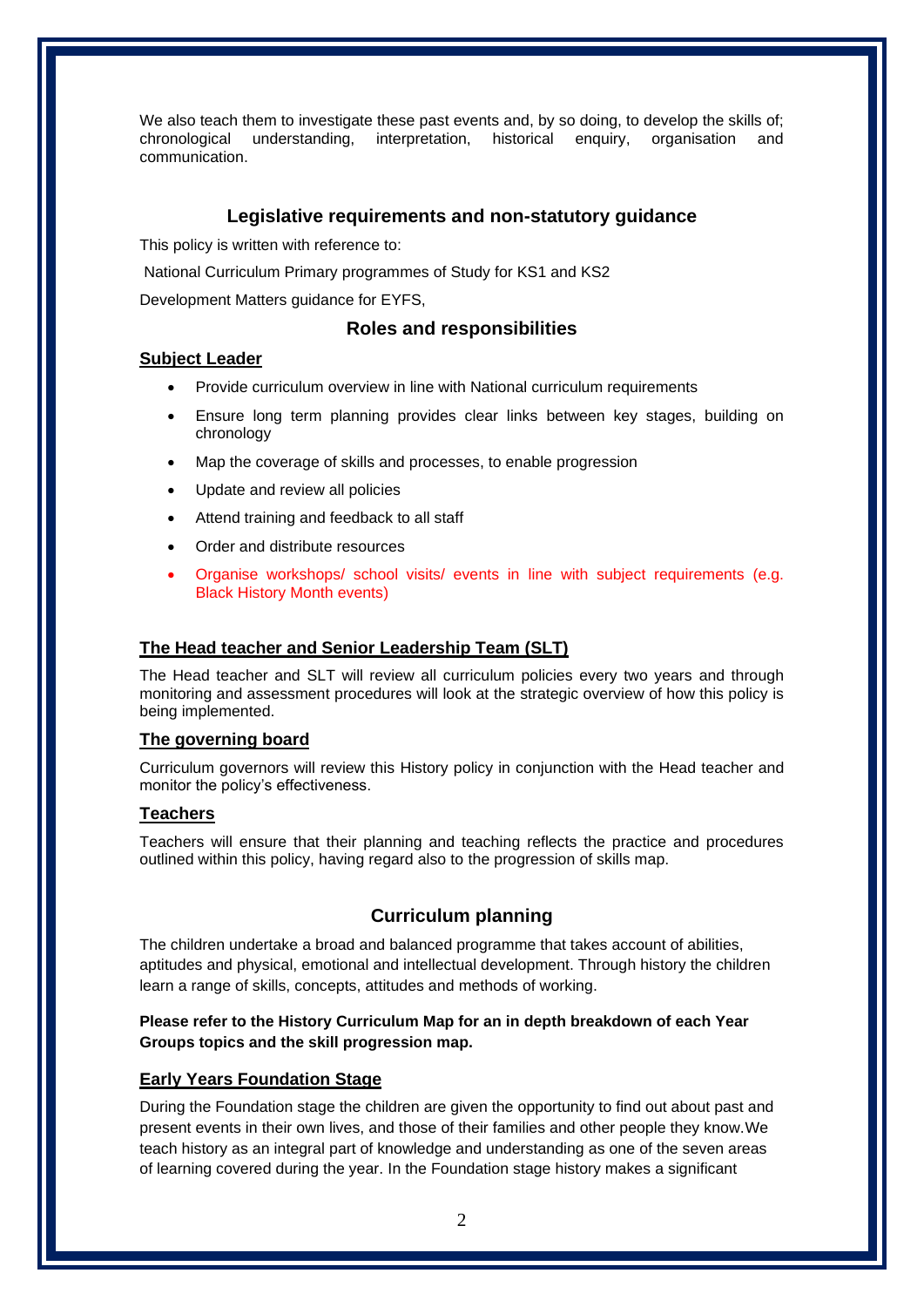contribution to developing a child's 'knowledge and understanding of the world' through activities such as looking at pictures of famous people in history or discovering the meaning of new and old in relation to their own lives. In the Foundation stage, the children develop the knowledge, skills and understanding that help them to make sense of the world around them.

#### **Key Stage One**

In Key Stage 1, history involves learning about important people, events from the past including those from British history. It involves learning through stories from the past, collecting information from a range of sources to help pupils ask and answer questions to develop a sense of chronology. The topics we cover include home, toys, moon landing, Great Fire of London, Famous people, and the seaside.

#### **Key Stage Two**

In Key Stage 2, in line with the National Curriculum, history continues to allow children to develop a chronologically secure knowledge and understanding of British, local and world history, establishing clear narratives within and across the periods they study. It includes aspects of local, national and international history. It is about using a range of sources to help pupils investigate the past in depth, and in overview, and about beginning to recognise that the past can be represented and interpreted in different ways. It involves using dates and terms to place events, people and developments within a chronological framework and historical understanding in a variety of ways. They should understand how our knowledge of the past is constructed from a range of sources.

They will learn about:

- Changes in Britain from the Stone Age to the Iron Age
- The Roman Empire and its impact on Britain
- Britain's settlement by Anglo-Saxons and Scots
- The Viking and Anglo-Saxon struggle for the Kingdom of England to the time of Edward the Confessor
- A local history study (The impact of WW2, London through time).
- A study of an aspect or theme in British history that extends pupils' chronological knowledge beyond 1066 (London through Time, Railways, Crime and Punishment
- The achievements of the earliest civilizations  $-$  an overview of where and when the first civilizations appeared and a depth study of Ancient Egypt Ancient Greece – a study of Greek life and achievements and their influence on the western world.
- A non-European society that provides contrasts with British history –early Islamic civilization, (Mayan civilization c. AD 900).

#### **Teaching and Learning**

The school uses a variety of teaching and learning styles in history lessons. Our principal aim is to develop the children's knowledge, skills and understanding in history and we use a variety of teaching and learning styles in our history lessons. We believe in whole-class teaching methods and combine these with enquiry-based research activities. We believe children learn best when:

- They have access to, and are able to handle artefacts
- They go on visits to museums and places of interest
- They have access to secondary sources such as books and photographs
- Visitors talk about personal experiences of the past
- They listen to and interact with stories from the past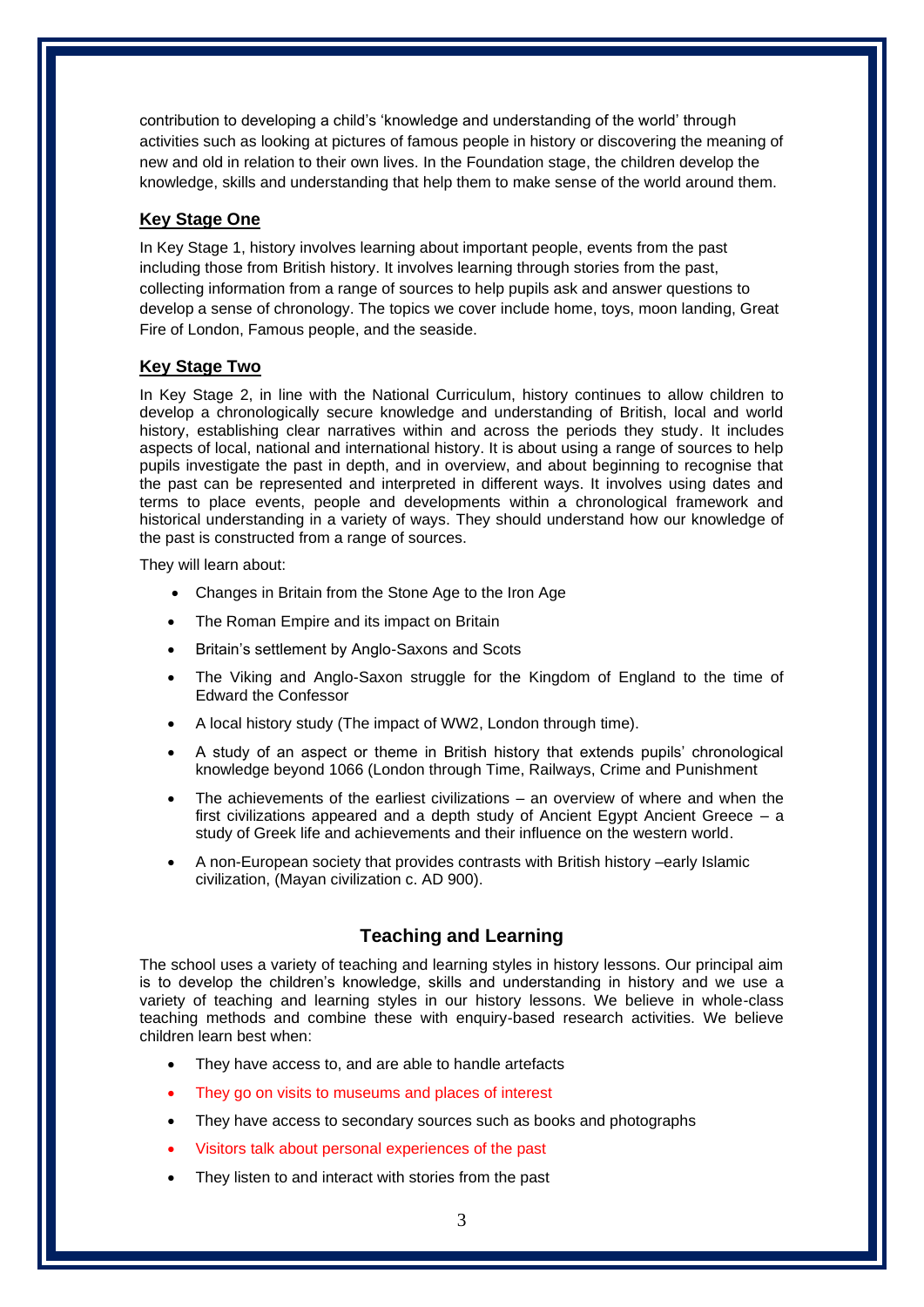- They undertake fieldwork by interviewing family and older friends about changes in their own and other people's lives
- They use drama and dance to act out historical events
- They are shown, or use independently, resources from the internet and videos
- They are able to use non-fiction books for research
- They are provided with opportunities to work independently or collaboratively, to ask as well as answer historical questions.

#### **Cross Curricular Links**

History contributes to the wider learning of the school as part of a high quality balanced curriculum. Our overall curriculum has been designed in order to maximize opportunities to develop skills.

History contributes significantly to the teaching of English in our school by actively promoting the skills of reading, writing, speaking and listening. Some of the texts that we use in English lessons are historical in nature. Children develop oracy through discussing historical questions or presenting their findings to the rest of the class. They develop their writing ability by composing reports and letters and through using writing frames.

History teaching contributes to the teaching of mathematics in a variety of ways. Children learn to use numbers when developing a sense of chronology through doing activities such as time-lines. Children learn to interpret information presented in graphical or diagrammatic form; for example they study the impact of the Great Plague by analysing population statistics.

Scientific skills are also developed within the teaching of history through enquiry based learning. Children are encouraged to draw evidence based conclusions. Evaluation, reflection, comparisons, and summarisation are all integral skills across both subjects.

#### **Assessment**

We assess children's work in history by making informal judgements as we observe them during each history lesson. On completion of a piece of work, the teacher marks the work in accordance with the schools Marking Policy, ensuring children are given feedback. At the end of a topic of work, the teacher makes a summary judgement about the work of each pupil. Each unit of work will be based around a key line of enquiry – we will come back to this question and children will use the knowledge gained throughout the unit to answer it using historical skills. We use this as a basis for assessing the progress of the child at the end of each half-term.

#### **Inclusion and Equal Opportunities**

We recognise the fact that we have children of differing ability in all our classes, and so we provide suitable learning opportunities for all children by matching the challenge of the task to the ability of the child. We achieve this through a range of strategies which are differentiated by task, expected outcome and/or support from peers or adults.

#### **Additional opportunities and Community Links**

Each unit of work has been considered and chosen with the opportunities available to our pupils in mind. Details related to each unit of work are outlined on the History Curriculum map.